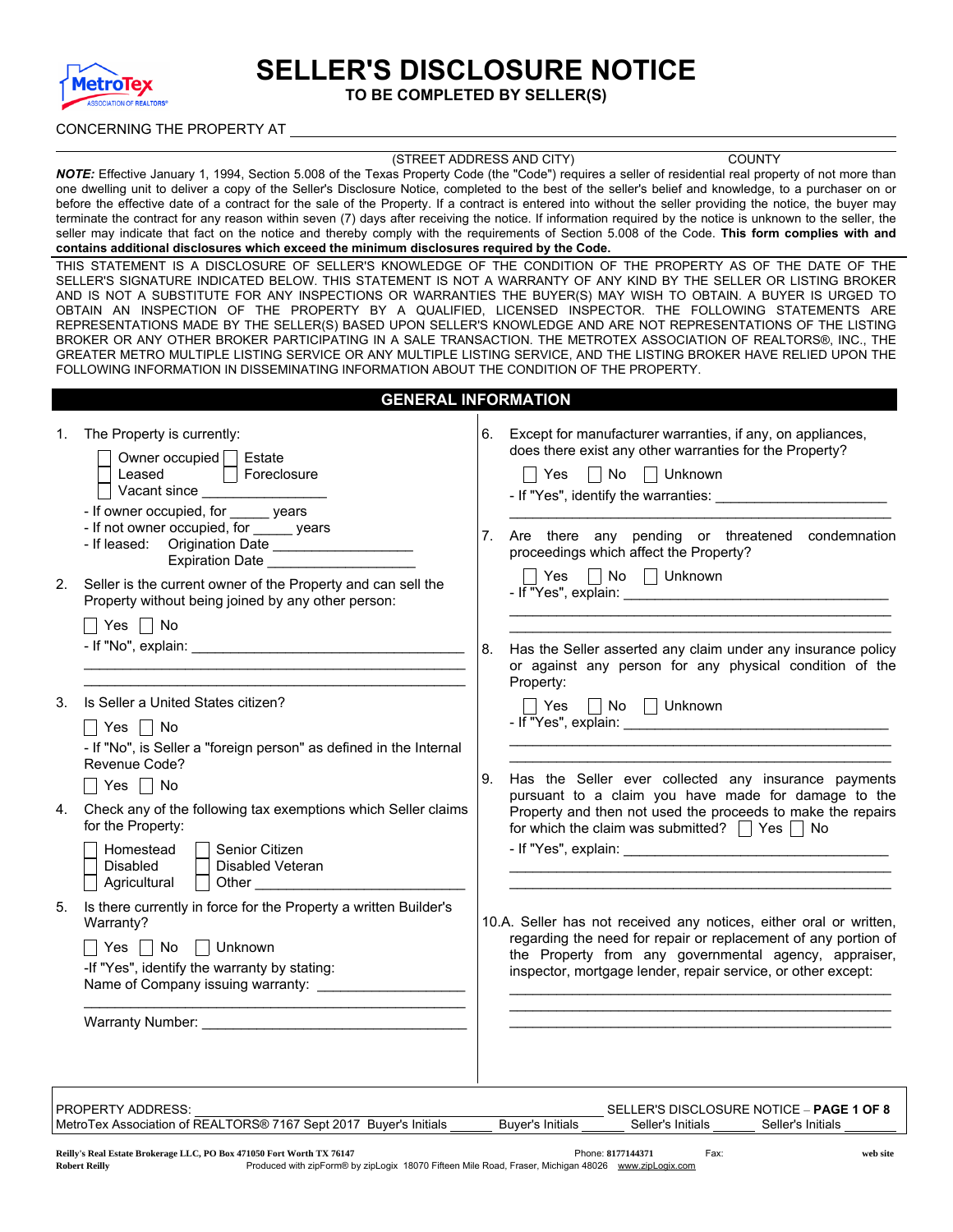10. B. List and attachj any written inspection reports that Seller has received within the last five years that were completed by persons who regularly provide inspections and who are either licensed as inspectors or otherwise permitted by law to perform inspections.

| Date of Inspection                      | <b>Type of Inspection</b> | Name of Inspector/Company | # Pages | Attached (Y/N) |  |  |  |  |
|-----------------------------------------|---------------------------|---------------------------|---------|----------------|--|--|--|--|
|                                         |                           |                           |         |                |  |  |  |  |
|                                         |                           |                           |         |                |  |  |  |  |
|                                         |                           |                           |         |                |  |  |  |  |
|                                         |                           |                           |         |                |  |  |  |  |
| Explanatory comments by Seller, if any: |                           |                           |         |                |  |  |  |  |

A buyer should not rely on the above-cited reports as a reflection of the current condition of the Property. A buyer should obtain inspections from inspectors of the buyer's own choice.

### INFORMATION ABOUT EQUIPMENT AND SYSTEMS

11. For items listed below in Section 11, check appropriate box if items are included in the sale of the Property and are presently in "Working Condition" and there are no known defects. Please check if item has been replaced (note date of replacement) or explain if the item is repaired or in need of repair. Check "N/A" for items that do not apply to the Property or not included in the sale. NOTE: THIS NOTICE DOES NOT ESTABLISH WHICH ITEMS ARE TO BE CONVEYED IN A SALE OF THE PROPERTY. THE TERMS OF A CONTRACT OF SALE WILL DETERMINE WHICH ITEMS ARE TO BE CONVEYED.

| <b>EQUIPMENT &amp; SYSTEMS</b>                                                                                                                                                                              | N/A           | <b>WORKING</b><br><b>CONDITION</b> | <b>HAS BEEN</b><br><b>REPLACED</b> | <b>DATE</b><br><b>REPLACED</b><br><b>Month/Year</b> | <b>IN NEED</b><br><b>OF</b><br><b>REPAIR</b> | <b>DATE / DESCRIPTION OF</b><br><b>COMPLETED OR NEEDED REPAIRS</b> |  |
|-------------------------------------------------------------------------------------------------------------------------------------------------------------------------------------------------------------|---------------|------------------------------------|------------------------------------|-----------------------------------------------------|----------------------------------------------|--------------------------------------------------------------------|--|
| <b>Attic Fan</b>                                                                                                                                                                                            |               |                                    |                                    |                                                     |                                              |                                                                    |  |
| Automatic Lawn Sprinkler System<br>(Front ___ / Back ___ / Left Side ___ /<br>$Right \overline{Side}$ / $Fully$ )                                                                                           |               |                                    |                                    |                                                     |                                              |                                                                    |  |
| Carbon Monoxide Alarm                                                                                                                                                                                       |               |                                    |                                    |                                                     |                                              |                                                                    |  |
| Cable TV Wiring                                                                                                                                                                                             |               |                                    |                                    |                                                     |                                              |                                                                    |  |
| Ceiling Fan(s)                                                                                                                                                                                              |               |                                    |                                    |                                                     |                                              |                                                                    |  |
| Cooktop (Gas ___ / Electric ___ )                                                                                                                                                                           |               |                                    |                                    |                                                     |                                              |                                                                    |  |
| Cooling (Central Gas ___ / Electric ___ )<br># Units                                                                                                                                                        |               |                                    |                                    |                                                     |                                              |                                                                    |  |
| Cooling (Window __ / Wall __ /<br>Evaporative Coolers __ )                                                                                                                                                  |               |                                    |                                    |                                                     |                                              |                                                                    |  |
| Dishwasher                                                                                                                                                                                                  |               |                                    |                                    |                                                     |                                              |                                                                    |  |
| Disposal                                                                                                                                                                                                    |               |                                    |                                    |                                                     |                                              |                                                                    |  |
| <b>Electrical System</b>                                                                                                                                                                                    |               |                                    |                                    |                                                     |                                              |                                                                    |  |
| Emergency Escape Ladder(s)                                                                                                                                                                                  |               |                                    |                                    |                                                     |                                              |                                                                    |  |
| Exhaust Fan(s)                                                                                                                                                                                              |               |                                    |                                    |                                                     |                                              |                                                                    |  |
| Fire Detection Equipment<br>(Electric ___ / Battery Operated                                                                                                                                                |               |                                    |                                    |                                                     |                                              |                                                                    |  |
| Garage Door Opener(s) & Controls<br>(Automatic ___ / Manual ___ )<br>$#$ Controls $\frac{1}{\sqrt{1-\frac{1}{2}}}\frac{1}{\sqrt{1-\frac{1}{2}}\sqrt{1-\frac{1}{2}}\sqrt{1-\frac{1}{2}}\sqrt{1-\frac{1}{2}}$ |               |                                    |                                    |                                                     |                                              |                                                                    |  |
| <b>Gas Fixtures</b>                                                                                                                                                                                         |               |                                    |                                    |                                                     |                                              |                                                                    |  |
| Gas Lines<br>(Natural __ / Liquid Propane __ )                                                                                                                                                              | $\mathcal{L}$ |                                    |                                    |                                                     |                                              |                                                                    |  |
| Heating (Central Gas ___ / Electric __ )<br># Units                                                                                                                                                         |               |                                    |                                    |                                                     |                                              |                                                                    |  |
| Heating (Window ___ / Wall ___ )                                                                                                                                                                            |               |                                    |                                    |                                                     |                                              |                                                                    |  |
| Hot Tub                                                                                                                                                                                                     |               |                                    |                                    |                                                     |                                              |                                                                    |  |
| Ice Maker                                                                                                                                                                                                   |               |                                    |                                    |                                                     |                                              |                                                                    |  |
| Intercom System                                                                                                                                                                                             |               |                                    |                                    |                                                     |                                              |                                                                    |  |
| <b>Lighting Fixtures</b>                                                                                                                                                                                    |               |                                    |                                    |                                                     |                                              |                                                                    |  |
| Media Wiring & Equipment                                                                                                                                                                                    |               |                                    |                                    |                                                     |                                              |                                                                    |  |
| Microwave                                                                                                                                                                                                   |               |                                    |                                    |                                                     |                                              |                                                                    |  |
| <b>Outdoor Cooking Equipment</b>                                                                                                                                                                            |               |                                    |                                    |                                                     |                                              |                                                                    |  |
| Oven (Gas ___ / Electric ___ )                                                                                                                                                                              |               |                                    |                                    |                                                     |                                              |                                                                    |  |
| Oven - Convection                                                                                                                                                                                           |               |                                    |                                    |                                                     |                                              |                                                                    |  |
| <b>Plumbing System</b>                                                                                                                                                                                      |               |                                    |                                    |                                                     |                                              |                                                                    |  |
| Public Sewer & Water System                                                                                                                                                                                 |               |                                    |                                    |                                                     |                                              |                                                                    |  |
| Range (Gas<br>/ Electric                                                                                                                                                                                    |               |                                    |                                    |                                                     |                                              |                                                                    |  |
| PROPERTY ADDRESS:<br>SELLER'S DISCLOSURE NOTICE - PAGE 2 OF 8<br>MetroTex Association of REALTORS® 7167 Sept 2017 Buyer's Initials<br><b>Buyer's Initials</b><br>Seller's Initials<br>Seller's Initials     |               |                                    |                                    |                                                     |                                              |                                                                    |  |

Produced with zipForm® by zipLogix 18070 Fifteen Mile Road, Fraser, Michigan 48026 www.zipLogix.com web site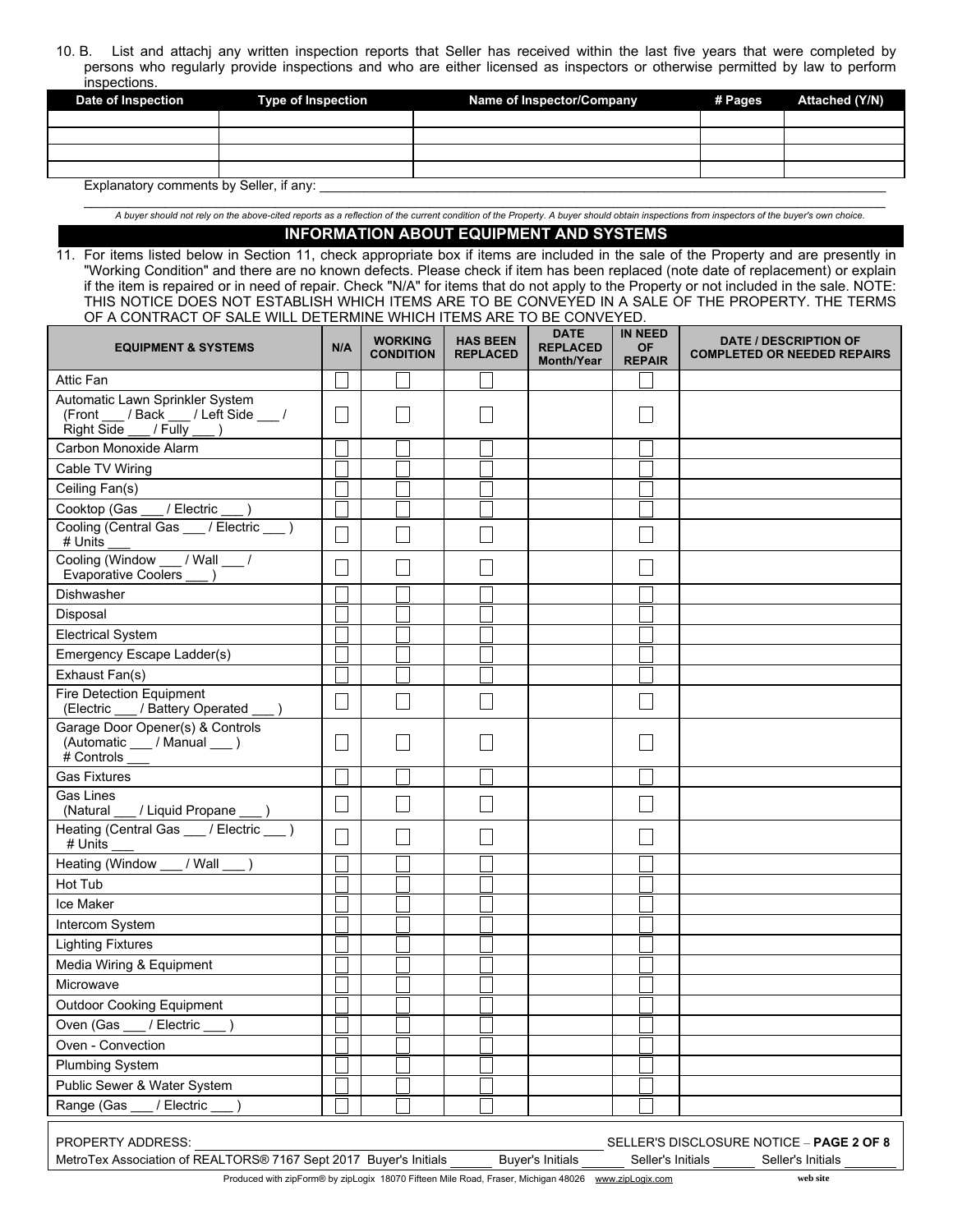| <b>EQUIPMENT &amp; SYSTEMS</b>                                                                                                                                                                                                                                           | N/A | <b>WORKING</b><br><b>CONDITION</b> | <b>HAS BEEN</b><br><b>REPLACED</b> | <b>DATE</b><br><b>REPLACED</b>           | <b>IN NEED</b><br><b>OF</b><br><b>REPAIR</b> | <b>DATE / DESCRIPTION OF</b><br><b>COMPLETED OR NEEDED REPAIRS</b> |  |
|--------------------------------------------------------------------------------------------------------------------------------------------------------------------------------------------------------------------------------------------------------------------------|-----|------------------------------------|------------------------------------|------------------------------------------|----------------------------------------------|--------------------------------------------------------------------|--|
| Refrigerator                                                                                                                                                                                                                                                             |     |                                    |                                    |                                          |                                              |                                                                    |  |
| Satellite Dish and Receiver                                                                                                                                                                                                                                              |     |                                    |                                    |                                          |                                              |                                                                    |  |
| Sauna                                                                                                                                                                                                                                                                    |     |                                    |                                    |                                          |                                              |                                                                    |  |
| Security System(s)<br>/ Abandoned<br>(In Use                                                                                                                                                                                                                             |     |                                    |                                    |                                          |                                              |                                                                    |  |
| Septic or other On-Site Sewer System                                                                                                                                                                                                                                     |     |                                    |                                    |                                          |                                              |                                                                    |  |
| Shower Enclosure & Pan                                                                                                                                                                                                                                                   |     |                                    |                                    |                                          |                                              |                                                                    |  |
| Smoke Detector-Hearing Impaired                                                                                                                                                                                                                                          |     |                                    |                                    |                                          |                                              |                                                                    |  |
|                                                                                                                                                                                                                                                                          |     |                                    |                                    |                                          |                                              |                                                                    |  |
| Spa                                                                                                                                                                                                                                                                      |     |                                    |                                    |                                          |                                              |                                                                    |  |
| Stove (Free Standing) For Heating (Free Standing)                                                                                                                                                                                                                        |     |                                    |                                    |                                          |                                              |                                                                    |  |
| Swimming Pool & Equipment                                                                                                                                                                                                                                                |     |                                    |                                    |                                          |                                              |                                                                    |  |
| Swimming Pool Built-In Cleaning Equipment                                                                                                                                                                                                                                |     |                                    |                                    |                                          |                                              |                                                                    |  |
| Swimming Pool Heater                                                                                                                                                                                                                                                     |     |                                    |                                    |                                          |                                              |                                                                    |  |
| <b>Trash Compactor</b>                                                                                                                                                                                                                                                   |     |                                    |                                    |                                          |                                              |                                                                    |  |
| TV Antenna                                                                                                                                                                                                                                                               |     |                                    |                                    |                                          |                                              |                                                                    |  |
| Water Heater (Gas<br>/ Electric                                                                                                                                                                                                                                          |     |                                    |                                    |                                          |                                              |                                                                    |  |
| Water Softener                                                                                                                                                                                                                                                           |     |                                    |                                    |                                          |                                              |                                                                    |  |
| Wells                                                                                                                                                                                                                                                                    |     |                                    |                                    |                                          |                                              |                                                                    |  |
|                                                                                                                                                                                                                                                                          |     |                                    |                                    | <b>INFORMATION ABOUT STRUCTURE/OTHER</b> |                                              |                                                                    |  |
| <b>STRUCTURE / OTHER</b>                                                                                                                                                                                                                                                 | N/A | <b>WORKING</b><br><b>CONDITION</b> | <b>HAS BEEN</b><br><b>REPLACED</b> | <b>DATE</b><br><b>REPLACED</b>           | <b>IN NEED</b><br>OF<br><b>REPAIR</b>        | <b>DATE / DESCRIPTION OF</b><br><b>COMPLETED OR NEEDED REPAIRS</b> |  |
| Basement                                                                                                                                                                                                                                                                 |     |                                    |                                    |                                          |                                              |                                                                    |  |
| Carport (Attached<br>/ Not Attached                                                                                                                                                                                                                                      |     |                                    |                                    |                                          |                                              |                                                                    |  |
| Ceilings                                                                                                                                                                                                                                                                 |     |                                    |                                    |                                          |                                              |                                                                    |  |
| Doors                                                                                                                                                                                                                                                                    |     |                                    |                                    |                                          |                                              |                                                                    |  |
| Drains (French<br>/ Other                                                                                                                                                                                                                                                |     |                                    |                                    |                                          |                                              |                                                                    |  |
| Driveway                                                                                                                                                                                                                                                                 |     |                                    |                                    |                                          |                                              |                                                                    |  |
| <b>Electrical Wiring</b>                                                                                                                                                                                                                                                 |     |                                    |                                    |                                          |                                              |                                                                    |  |
| Fences                                                                                                                                                                                                                                                                   |     |                                    |                                    |                                          |                                              |                                                                    |  |
| Fireplace(s)/Chimney (Mock)                                                                                                                                                                                                                                              |     |                                    |                                    |                                          |                                              |                                                                    |  |
| Fireplace(s)/Chimney (Wood burning)                                                                                                                                                                                                                                      |     |                                    |                                    |                                          |                                              |                                                                    |  |
| Fireplace(s)/with gas logs                                                                                                                                                                                                                                               |     |                                    |                                    |                                          |                                              |                                                                    |  |
| Floor                                                                                                                                                                                                                                                                    |     |                                    |                                    |                                          |                                              |                                                                    |  |
| Foundation                                                                                                                                                                                                                                                               |     |                                    |                                    |                                          |                                              |                                                                    |  |
| / Not Attached<br>Garage (Attached                                                                                                                                                                                                                                       |     |                                    |                                    |                                          |                                              |                                                                    |  |
| Lighting (Outdoor)                                                                                                                                                                                                                                                       |     |                                    |                                    |                                          |                                              |                                                                    |  |
| Patio / Decking                                                                                                                                                                                                                                                          |     |                                    |                                    |                                          |                                              |                                                                    |  |
| <b>Retaining Wall</b>                                                                                                                                                                                                                                                    |     |                                    |                                    |                                          |                                              |                                                                    |  |
| Rain Gutters and Down Spouts                                                                                                                                                                                                                                             |     |                                    |                                    |                                          |                                              |                                                                    |  |
| Roof                                                                                                                                                                                                                                                                     |     |                                    |                                    |                                          |                                              |                                                                    |  |
| Sidewalk                                                                                                                                                                                                                                                                 |     |                                    |                                    |                                          |                                              |                                                                    |  |
| Skylight(s)                                                                                                                                                                                                                                                              |     |                                    |                                    |                                          |                                              |                                                                    |  |
| Sump or Grinder Pump                                                                                                                                                                                                                                                     |     |                                    |                                    |                                          |                                              |                                                                    |  |
| Walls (Exterior/Interior)                                                                                                                                                                                                                                                |     |                                    |                                    |                                          |                                              |                                                                    |  |
| Washer / Dryer Hookups                                                                                                                                                                                                                                                   |     |                                    |                                    |                                          |                                              |                                                                    |  |
| / Electric<br>(Gas                                                                                                                                                                                                                                                       |     |                                    |                                    |                                          |                                              |                                                                    |  |
| Windows                                                                                                                                                                                                                                                                  |     |                                    |                                    |                                          |                                              |                                                                    |  |
| <b>Window Screens</b>                                                                                                                                                                                                                                                    |     |                                    |                                    |                                          |                                              |                                                                    |  |
| Other                                                                                                                                                                                                                                                                    |     |                                    |                                    |                                          |                                              |                                                                    |  |
| Other                                                                                                                                                                                                                                                                    |     |                                    |                                    |                                          |                                              |                                                                    |  |
| Other                                                                                                                                                                                                                                                                    |     |                                    |                                    |                                          |                                              |                                                                    |  |
| Other                                                                                                                                                                                                                                                                    |     |                                    |                                    |                                          |                                              |                                                                    |  |
| Other                                                                                                                                                                                                                                                                    |     |                                    |                                    |                                          |                                              |                                                                    |  |
| PROPERTY ADDRESS:<br>SELLER'S DISCLOSURE NOTICE - PAGE 3 OF 8<br>MetroTex Association of REALTORS® 7167 Sept 2017 Buyer's Initials<br><b>Buyer's Initials</b><br>Seller's Initials<br>Seller's Initials<br>$\odot$ by $\equiv$ and $\sim$ 40070 $\Box$<br>Mile Dead Free |     |                                    |                                    |                                          |                                              |                                                                    |  |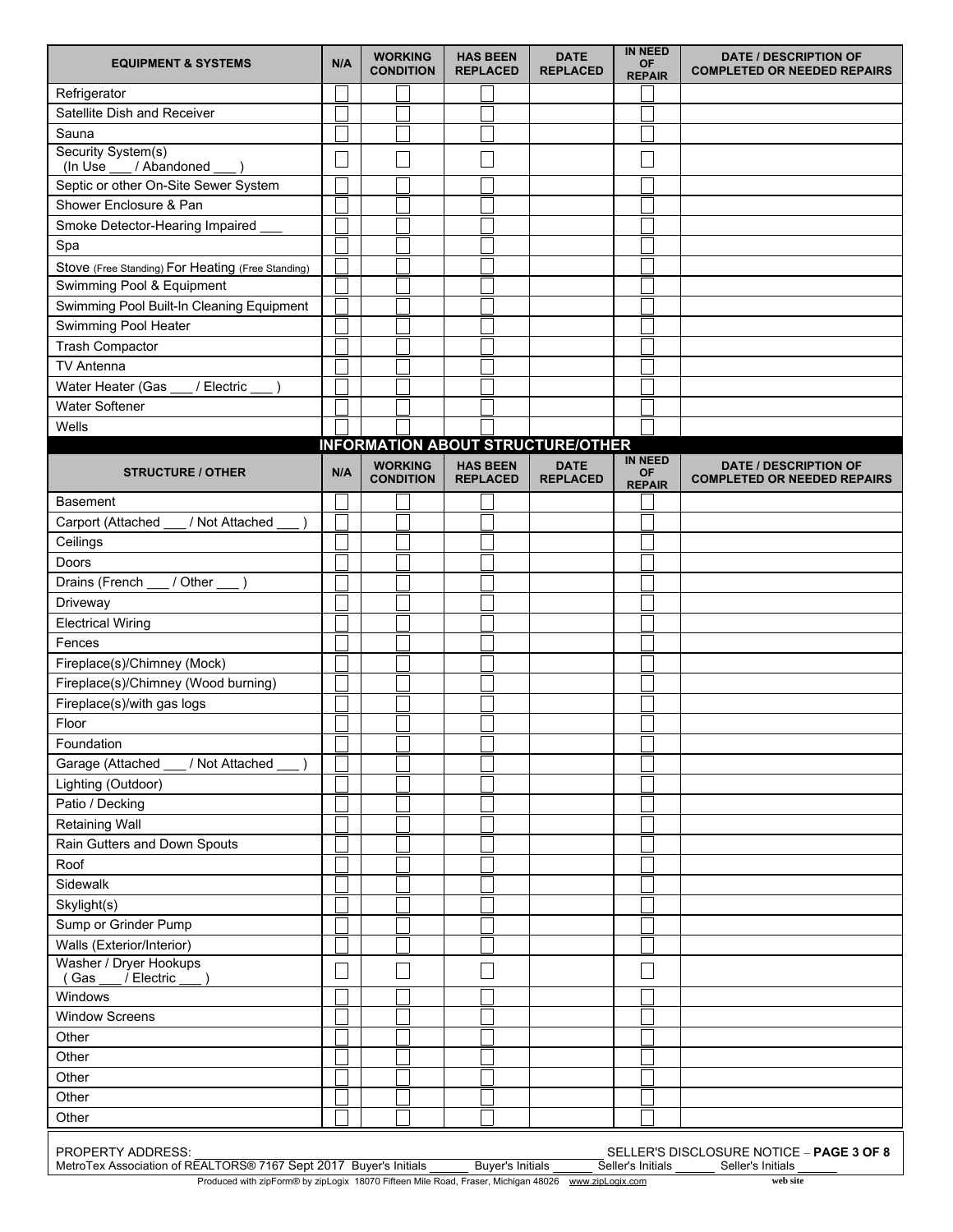| 12. If stucco, what is the type of stucco?                                                                                                                         | 16. Is there an alarm system?<br>No<br>Yes<br>- If "Yes", system is:                                                                                                                                                                         |
|--------------------------------------------------------------------------------------------------------------------------------------------------------------------|----------------------------------------------------------------------------------------------------------------------------------------------------------------------------------------------------------------------------------------------|
| 13. The Shingles or roof covering is constructed of:<br>$\Box$ Composition $\Box$ Tile<br>Other<br>Wood<br>Is there an overlay covering?<br>Unknown<br>l No<br>Yes | Owned by Seller  <br>Leased by Seller<br>$\blacksquare$<br>- If leased, is lease transferable? $\Box$<br>Yes     No<br>Monitor Charge   Mth<br>$Yr.$ \$<br>Qtr<br>$Yr.$ \$<br>Lease Charge $  $<br>Mth<br>Qtr                                |
| 14. The age of the shingles or roof covering:<br>Unknown<br>Years<br>Is the roof paid for by the Property Owners Association?<br>Unknown<br>No<br>Yes              | 17. Is the heating and cooling controlled by the Property Owners<br>No Unknown<br>$ $ Yes $ $<br>Association?<br>$\mathbf{L}$<br>18. Please identify other systems, if any, of the Property which<br>are leased and not owned by the Seller: |
| 15. The electrical wiring of the Property is:<br>Copper   Aluminum<br>Unknown<br>Other (specify)                                                                   | 19. Year the Property was constructed:<br>Per Owner $\Box$ Tax Rolls<br>(If before 1978 complete, sign and attach TAR 1906<br>concerning lead-based paint hazards.)                                                                          |

# MISCELLANEOUS INFORMATION ABOUT PROPERTY

19. Is the Seller aware of any of the following conditions? (Visible or Not)

|                                                                                                                                                                                                                | <b>YES</b> | <b>NO</b> | <b>UNKNOWN</b> | IF "YES", EXPLAIN |  |  |
|----------------------------------------------------------------------------------------------------------------------------------------------------------------------------------------------------------------|------------|-----------|----------------|-------------------|--|--|
| <b>ASBESTOS</b> Components?                                                                                                                                                                                    |            |           |                |                   |  |  |
| Any personal or business <b>BANKRUPTCY</b> pending<br>which would affect the sale of the Property?                                                                                                             |            |           |                |                   |  |  |
| <b>Carpet Stains/Damage?</b>                                                                                                                                                                                   |            |           |                |                   |  |  |
| Located on or near CORP OF ENGINEERS<br>Property?                                                                                                                                                              |            |           |                |                   |  |  |
| Any DEATH on the property (except for those<br>deaths caused by natural causes, suicide, or<br>accident unrelated to the condition of the Property)?                                                           |            |           |                |                   |  |  |
| <b>Unplatted EASEMENTS?</b>                                                                                                                                                                                    |            |           |                |                   |  |  |
| <b>FAULT</b> Lines?                                                                                                                                                                                            |            |           |                |                   |  |  |
| Previous FIRES?                                                                                                                                                                                                |            |           |                |                   |  |  |
| Any FORECLOSURES pending or threatened with<br>respect to the Property?                                                                                                                                        |            |           |                |                   |  |  |
| Urea formaldehyde INSULATION?                                                                                                                                                                                  |            |           |                |                   |  |  |
| <b>LANDFILL?</b>                                                                                                                                                                                               |            |           |                |                   |  |  |
| Any NOTICES of violation of deed restrictions or governmental<br>ordinances affecting the condition or<br>use of the Property?                                                                                 |            |           |                |                   |  |  |
| Lead-based PAINT?                                                                                                                                                                                              |            |           |                |                   |  |  |
| Room additions, structural modification, or other<br>alterations or repairs made without necessary<br>PERMITS or not in compliance with building codes<br>in effect at that time?                              |            |           |                |                   |  |  |
| Above-ground impediment to swimming POOL?                                                                                                                                                                      |            |           |                |                   |  |  |
| Underground impediment to swimming POOL?                                                                                                                                                                       |            |           |                |                   |  |  |
| Any PROPERTY CONDITION which materially affects the<br>physical health or safety of an individual?                                                                                                             |            |           |                |                   |  |  |
| RADON gas?                                                                                                                                                                                                     |            |           |                |                   |  |  |
| <b>House SETTLING?</b>                                                                                                                                                                                         |            |           |                |                   |  |  |
| <b>SOIL Movement?</b>                                                                                                                                                                                          |            |           |                |                   |  |  |
| Subsurface STRUCTURES, Tanks, or Pits?                                                                                                                                                                         |            |           |                |                   |  |  |
| Hazardous or TOXIC WASTE affecting the Property?                                                                                                                                                               |            |           |                |                   |  |  |
| Holes in WALLS?                                                                                                                                                                                                |            |           |                |                   |  |  |
| <b>PROPERTY ADDRESS:</b><br>SELLER'S DISCLOSURE NOTICE - PAGE 4 OF 8<br>MetroTex Association of REALTORS® 7167 Sept 2017 Buyer's Initials<br><b>Buver's Initials</b><br>Seller's Initials<br>Seller's Initials |            |           |                |                   |  |  |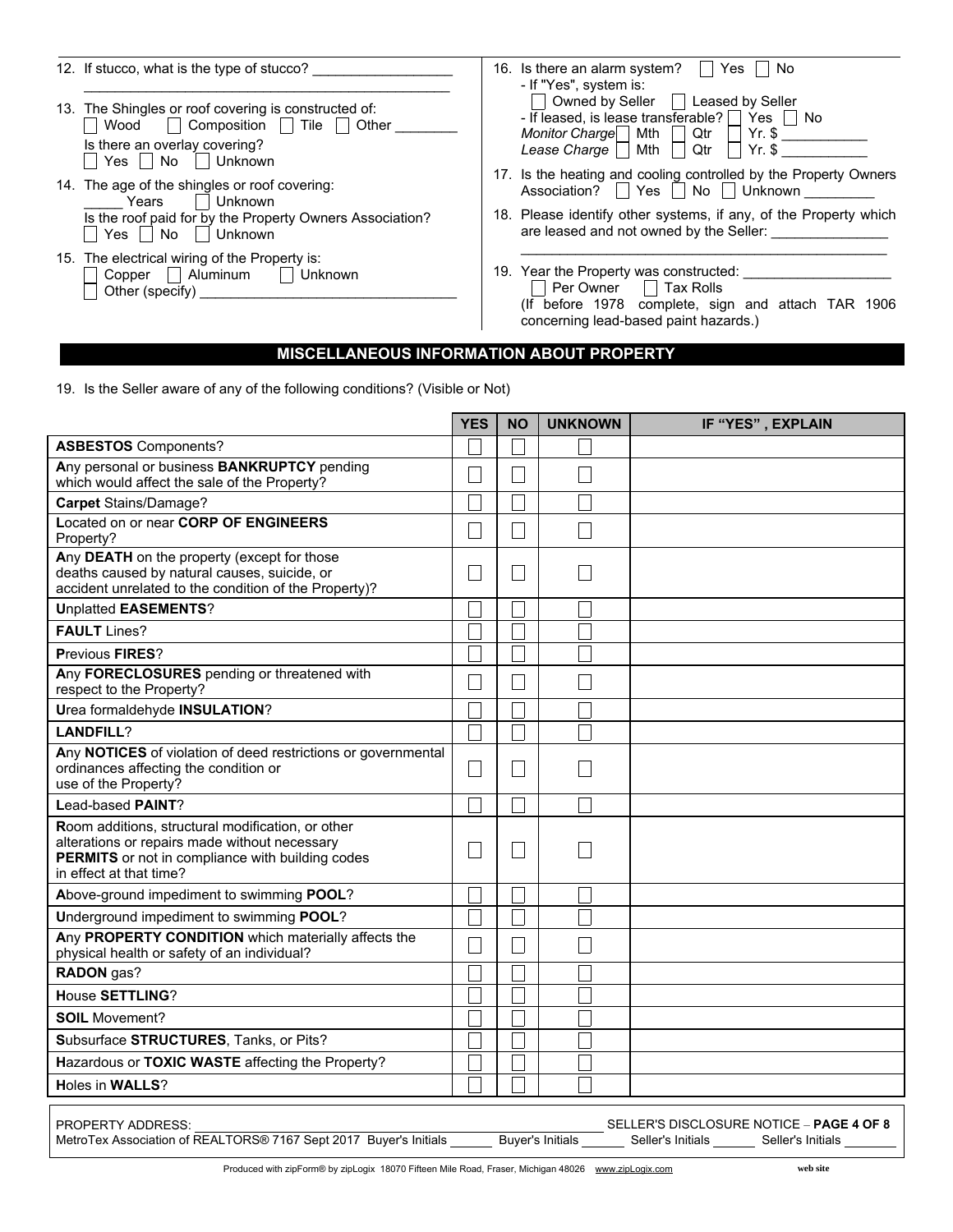| PROPERTY ADDRESS:                                                 |                         |                   | SELLER'S DISCLOSURE NOTICE - <b>PAGE 5 OF 8</b> |
|-------------------------------------------------------------------|-------------------------|-------------------|-------------------------------------------------|
| MetroTex Association of REALTORS® 7167 Sept 2017 Buyer's Initials | <b>Buver's Initials</b> | Seller's Initials | Seller's Initials                               |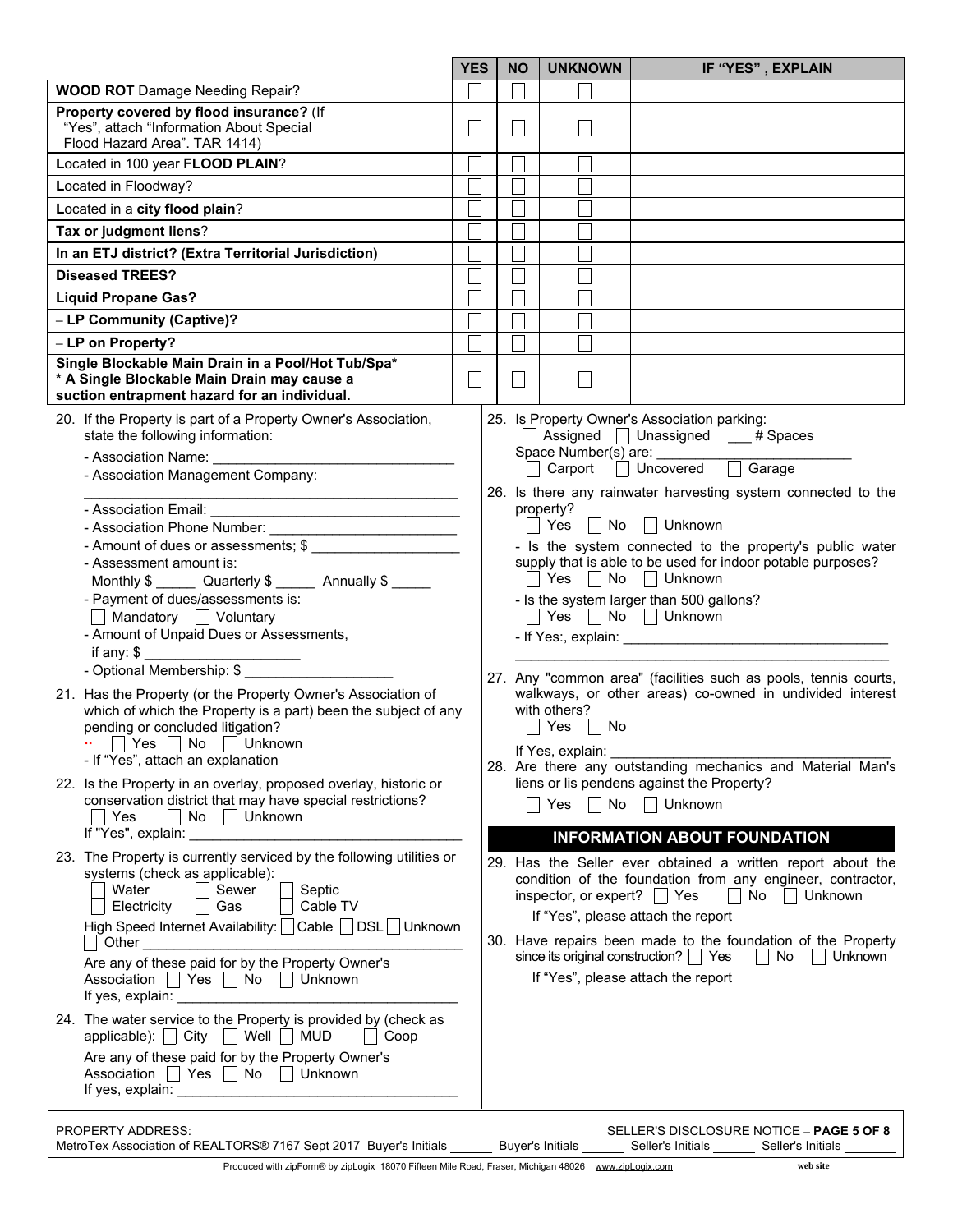| <b>INFORMATION ABOUT DRAINAGE</b><br>31. Has the Seller ever obtained a written report about any<br>improper drainage condition from any engineer, contractor,<br>inspector, or expert? $\Box$ Yes $\Box$ No $\Box$ Unknown<br>If "Yes", identify the report by stating the date of the report, the<br>person or company who made the report, and its content:<br>32. Have repairs been made to the drainage of the Property since<br>its original construction? $\Box$ Yes $\Box$ No $\Box$ Unknown<br>If "Yes", explain what repairs you know or believe to have<br>33. Does the Seller know of any currently defective condition to<br>the drainage of the Property? $\Box$ Yes $\Box$ No $\Box$ Unknown | 39. Is there any existing termite damage in need of repair?<br>$\Box$ Yes $\Box$ No $\Box$ Unknown<br>40. Is the Property currently covered by a termite policy?<br>□ No □ Unknown □ POA Maintained<br>∣ ∣ Yes<br>If "Yes", identify the policy by stating:<br>Name of Company issuing the policy:<br>Phone Number: _<br>INFORMATION ABOUT ENVIRONMENTAL CONDITIONS<br>41. Is the Seller aware of any repairs or treatment, other than                                                                                                                                                                                                                        |
|-------------------------------------------------------------------------------------------------------------------------------------------------------------------------------------------------------------------------------------------------------------------------------------------------------------------------------------------------------------------------------------------------------------------------------------------------------------------------------------------------------------------------------------------------------------------------------------------------------------------------------------------------------------------------------------------------------------|---------------------------------------------------------------------------------------------------------------------------------------------------------------------------------------------------------------------------------------------------------------------------------------------------------------------------------------------------------------------------------------------------------------------------------------------------------------------------------------------------------------------------------------------------------------------------------------------------------------------------------------------------------------|
| 34. Have there been any previous incidents of flooding or other<br>water penetration into the house, garage, or accessory<br>buildings of the Property? $\Box$ Yes $\Box$ No $\Box$<br>Unknown<br>If "Yes", when did the incident(s) occur and describe the                                                                                                                                                                                                                                                                                                                                                                                                                                                 | routine maintenance, for the following environmental<br>conditions?<br>The presence or removal of asbestos?<br>No.<br>Yes<br>The presence of radon gas?<br><b>Yes</b><br>No.<br>The presence or treatment of mold?<br>Yes<br>No.<br>The presence of lead based paint?<br>Yes<br>No                                                                                                                                                                                                                                                                                                                                                                            |
| <b>INFORMATION ABOUT TERMITES/WOOD</b><br><b>DESTROING INSECTS</b><br>35. Has the Seller ever obtained a written report about active<br>termites or other wood destroying insects?<br>No Unknown<br>$\vert$ Yes<br>If "Yes", identify the report by stating the date of the report,<br>the person or company who made the report, and its<br>contents:<br><u> 1989 - Johann Barbara, martin amerikan basal dan berasal dan berasal dalam basal dalam basal dalam basal dala</u>                                                                                                                                                                                                                             | 42. If the answer to any part of Question #41 is "Yes", has the<br>Seller ever obtained a written report for addressing such<br>environmental hazards?<br>$\Box$ Yes $\Box$ No<br>If "Yes", explain: Note that the set of the set of the set of the set of the set of the set of the set of the set of the set of the set of the set of the set of the set of the set of the set of the set of the set of the se<br>(Identify any reports by stating the date of the report, the<br>person or company who made the report, and its contents.)<br>43. Is the Seller aware of previous use of premises for<br>manufacture of Methamphetamine?<br>    Yes     No |
| 36. Has the Property been treated for termites or other wood<br>destroying insects?<br>$\Box$ No<br>∣ Yes<br>Unknown<br>If "Yes", please state the date of treatment:                                                                                                                                                                                                                                                                                                                                                                                                                                                                                                                                       | 44. Is the Seller aware of any condition not previously addressed<br>in this Disclosure Statement which, in Seller's opinion, is a<br>defective condition or adversely affects the Property?:<br>Yes No Unknown                                                                                                                                                                                                                                                                                                                                                                                                                                               |
| 37. Have there been any repairs made to damage caused by<br>termites or other wood destroying insects?<br>$\Box$ No $\Box$ Unknown<br>∣ Yes<br>If "Yes", explain what repairs you know or believe to have                                                                                                                                                                                                                                                                                                                                                                                                                                                                                                   |                                                                                                                                                                                                                                                                                                                                                                                                                                                                                                                                                                                                                                                               |
| 38. Do active termites or other wood destroying insects currently<br>infest the Property?<br>∣ Yes<br>$\vert$ No<br>Unknown<br>$\mathbf{L}$                                                                                                                                                                                                                                                                                                                                                                                                                                                                                                                                                                 |                                                                                                                                                                                                                                                                                                                                                                                                                                                                                                                                                                                                                                                               |
| <b>PROPERTY ADDRESS:</b><br>MetroTex Association of REALTORS® 7167 Sept 2017 Buyer's Initials                                                                                                                                                                                                                                                                                                                                                                                                                                                                                                                                                                                                               | SELLER'S DISCLOSURE NOTICE - PAGE 6 OF 8<br><b>Buyer's Initials</b><br>Seller's Initials<br>Seller's Initials                                                                                                                                                                                                                                                                                                                                                                                                                                                                                                                                                 |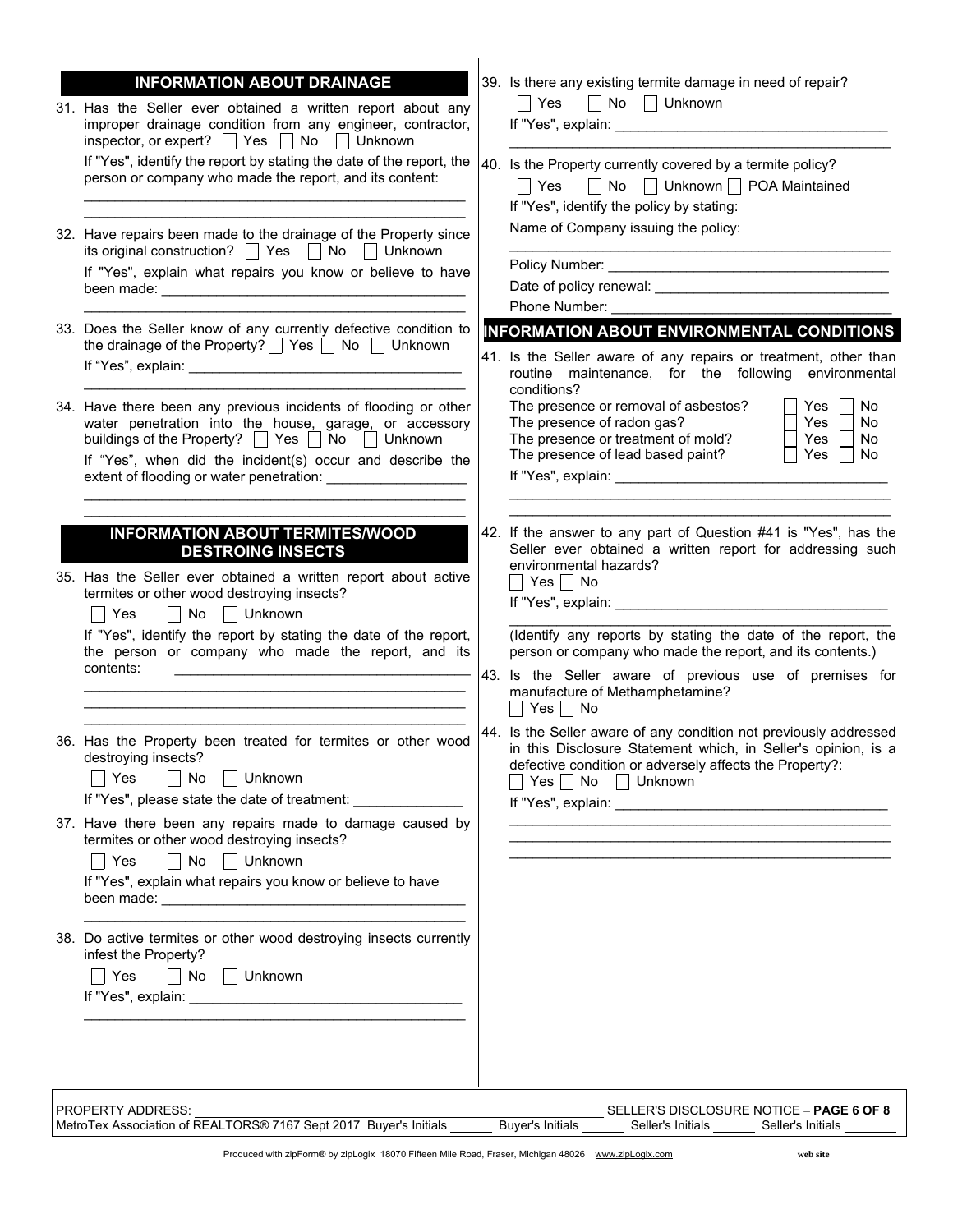|  | <b>ACKNOWLEDGEMENT BY SELLER</b>                                                                                                                                                                                                                                                                                                                                                                                                                                                                                                                                                    | <b>DISCLOSURES</b>                                                                                                                                                                                                                                                                                                                                                                                                                                                                           |  |  |  |  |
|--|-------------------------------------------------------------------------------------------------------------------------------------------------------------------------------------------------------------------------------------------------------------------------------------------------------------------------------------------------------------------------------------------------------------------------------------------------------------------------------------------------------------------------------------------------------------------------------------|----------------------------------------------------------------------------------------------------------------------------------------------------------------------------------------------------------------------------------------------------------------------------------------------------------------------------------------------------------------------------------------------------------------------------------------------------------------------------------------------|--|--|--|--|
|  | 45. I, the Seller, state that the information in this disclosure is<br>complete and accurate to the best of my knowledge and<br>belief.<br>Seller(s) Initials Seller(s) Initials<br>46. I, the Seller, understand the information in this statement will<br>be disseminated by Listing Broker to prospective buyers and<br>other brokers.<br>Seller(s) Initials Seller(s) Initials<br>47. The listing agent has not instructed Seller how to answer any<br>question in this disclosure or suggested any answer to Seller<br>or in any way sought to influence Seller to provide any | <b>Municipal Utility District Disclosures</b><br>Check All That Apply:<br>(Attach additional MUD Disclosure Notice provided by<br>Chapter 49, Texas Water Code)<br>The Property is located in a Municipal Utility District<br>(MUD) which is either:<br>Located in whole or in part within the corporate<br>boundaries of a municipality (MUD Disclosure<br>Form $#1)$<br>Not located in whole or in part within the corporate<br>boundaries of a municipality (MUD Disclosure<br>Form $#2)$ |  |  |  |  |
|  | information or answers which are not absolutely true so far<br>as the Seller knows.<br>Seller(s) Initials Seller(s) Initials                                                                                                                                                                                                                                                                                                                                                                                                                                                        | Located in whole or in part within the extraterritorial<br>jurisdiction of the corporate boundaries of a<br>municipality. (MUD Disclosure Form #3)                                                                                                                                                                                                                                                                                                                                           |  |  |  |  |
|  |                                                                                                                                                                                                                                                                                                                                                                                                                                                                                                                                                                                     | <b>On-Site Sewer Facility</b>                                                                                                                                                                                                                                                                                                                                                                                                                                                                |  |  |  |  |
|  |                                                                                                                                                                                                                                                                                                                                                                                                                                                                                                                                                                                     | If the Property has a septic or other on-site sewer facility                                                                                                                                                                                                                                                                                                                                                                                                                                 |  |  |  |  |
|  |                                                                                                                                                                                                                                                                                                                                                                                                                                                                                                                                                                                     | Attached is Information About On-Site Sewer Facility<br>(TAR #1407)                                                                                                                                                                                                                                                                                                                                                                                                                          |  |  |  |  |
|  |                                                                                                                                                                                                                                                                                                                                                                                                                                                                                                                                                                                     | Property is located in a Public Improvement District (PID)                                                                                                                                                                                                                                                                                                                                                                                                                                   |  |  |  |  |
|  | <b>SMOKE DETECTION EQUIPMENT</b>                                                                                                                                                                                                                                                                                                                                                                                                                                                                                                                                                    |                                                                                                                                                                                                                                                                                                                                                                                                                                                                                              |  |  |  |  |

Does the property have working smoke detectors installed in accordance with the smoke detector requirements of Chapter 766 of the Health and Safety Code?\*

 $\mathcal{L}_\mathcal{L} = \mathcal{L}_\mathcal{L} = \mathcal{L}_\mathcal{L} = \mathcal{L}_\mathcal{L} = \mathcal{L}_\mathcal{L} = \mathcal{L}_\mathcal{L} = \mathcal{L}_\mathcal{L} = \mathcal{L}_\mathcal{L} = \mathcal{L}_\mathcal{L} = \mathcal{L}_\mathcal{L} = \mathcal{L}_\mathcal{L} = \mathcal{L}_\mathcal{L} = \mathcal{L}_\mathcal{L} = \mathcal{L}_\mathcal{L} = \mathcal{L}_\mathcal{L} = \mathcal{L}_\mathcal{L} = \mathcal{L}_\mathcal{L}$  $\mathcal{L}_\mathcal{L} = \mathcal{L}_\mathcal{L} = \mathcal{L}_\mathcal{L} = \mathcal{L}_\mathcal{L} = \mathcal{L}_\mathcal{L} = \mathcal{L}_\mathcal{L} = \mathcal{L}_\mathcal{L} = \mathcal{L}_\mathcal{L} = \mathcal{L}_\mathcal{L} = \mathcal{L}_\mathcal{L} = \mathcal{L}_\mathcal{L} = \mathcal{L}_\mathcal{L} = \mathcal{L}_\mathcal{L} = \mathcal{L}_\mathcal{L} = \mathcal{L}_\mathcal{L} = \mathcal{L}_\mathcal{L} = \mathcal{L}_\mathcal{L}$  $\mathcal{L}_\mathcal{L} = \mathcal{L}_\mathcal{L} = \mathcal{L}_\mathcal{L} = \mathcal{L}_\mathcal{L} = \mathcal{L}_\mathcal{L} = \mathcal{L}_\mathcal{L} = \mathcal{L}_\mathcal{L} = \mathcal{L}_\mathcal{L} = \mathcal{L}_\mathcal{L} = \mathcal{L}_\mathcal{L} = \mathcal{L}_\mathcal{L} = \mathcal{L}_\mathcal{L} = \mathcal{L}_\mathcal{L} = \mathcal{L}_\mathcal{L} = \mathcal{L}_\mathcal{L} = \mathcal{L}_\mathcal{L} = \mathcal{L}_\mathcal{L}$ 

 $\Box$  Yes  $\Box$  No  $\Box$  Unknown If no, or unknown, explain. (Attach additional sheets if necessary):

\* Chapter 766 of the Health and Safety Code requires one-family or two-family dwellings to have working smoke detectors installed in accordance with the requirements of the building code in effect in the area in which the dwelling is located, including performance, location, and power source requirements. If you do not know the building code requirements in effect in your area, you may check unknown above or contact your local building official for more information.

A buyer may require a seller to install smoke detectors for the hearing-impaired if: (1) the buyer or a member of the buyer's family who will reside in the dwelling is hearing-impaired; (2) the buyer gives the seller written evidence of the hearing impairment from a licensed physician; and (3) within 10 days after the effective date, the buyer makes a written request for the seller to install smoke detectors for the hearing-impaired and specifies the locations for the installation. The parties may agree who will bear the cost of installing the smoke detectors and which brand of smoke detectors to install.

## INDEMNIFICATION

SELLER(S) HEREBY AGREE(S) TO INDEMNIFY LISTING BROKER AND ALL OTHER BROKERS PARTICIPATING IN ANY SALE OF THE PROPERTY OF AND FROM ANY CLAIM, LOSS, OR DAMAGE ARISING FROM ANY FALSE REPRESENTATION CONTAINED IN THIS DISCLOSURE STATEMENT.

SELLER (SIGN AS NAME APPEARS ON TITLE) DATE SELLER (SIGN AS NAME APPEARS ON TITLE) DATE

PROPERTY ADDRESS: SELLER'S DISCLOSURE NOTICE ‒ PAGE 7 OF 8 MetroTex Association of REALTORS® 7167 Sept 2017 Buyer's Initials Buyer's Initials Seller's Initials Seller's Initials